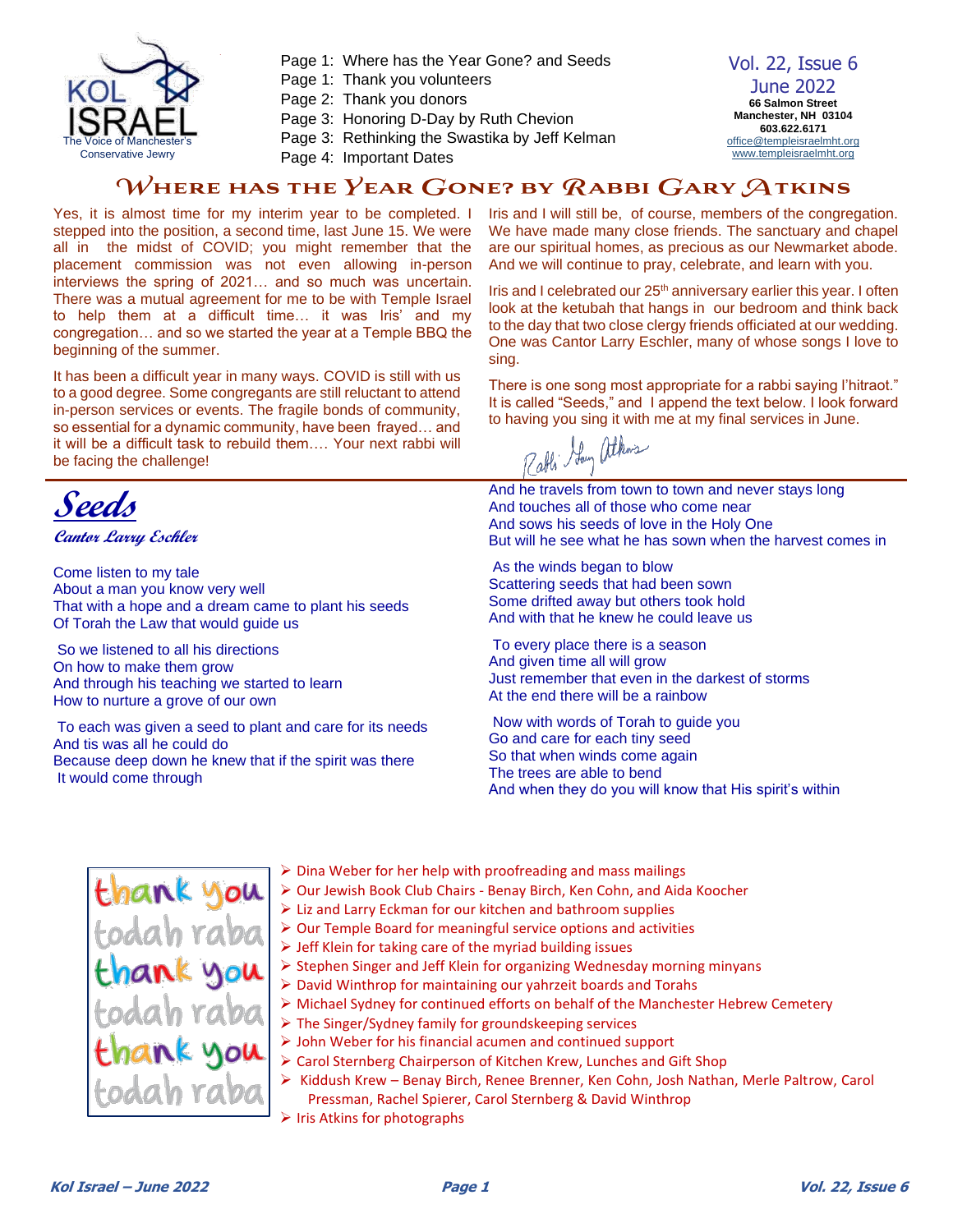### Memorial Tzedaka

Louise Allard in memory of Doris Wainer Elaine Braverman in memory of Dorothy Higher Ruth Chevion in memory of Oswald Hausknecht Ruth Chevion in memory of Sarah Roth Hausknecht Vivian Herman in memory of Gail Litvin Aida Koocher in memory of Edward Koocher Eileen Kope in memory of Leonard Chitister Cynthia Litvin in memory of Gail Litvin

Barbara Platt in memory of Edith Novak Barbara Platt in memory of Sylvia Novak Michele & David Plotkin in memory of Esther Dovner Cheryl P. Rostad in memory of Lillian Smith Carol & Bob Sternberg in memory of Louis Harry Kaplan Carol & Bob Sternberg in memory of Mille Pismany Rachel & Mel Spierer in memory of Harry Spierer Rachel & Mel Spierer in memory of Leah Goodman

#### **Other Donations**

Carol & Bob Sternberg towards Passover expenses The Jewish Federation of NH for our Hebrew School Pastors Kaylin & Phil Tuttle for our Hebrew School



#### **2022 Schmooze & Booze Annual Fundraiser Thank you so very much for your support to our Snack Bag Sponsors!**

Invitations - Shepler Financial (Harry & Barbara Shepler) Entertainment - Interim Health and Mascoma Bank ZOOM - Gamache Real Estate Group, Concord Nissan, Collins Tree Service, and Linchris Corporation Pretzels - Cross Insurance Popcorn - Freedom Logistics

Chocolate - Merchants Auto Gum - Taub Family Titos - Stephen & Lillian Singer Cookies-Anagnost Companies Napkins - Master Roofers and White Mountain Lumber Bags - Sedra Michaelson & Ron Deeter and Louise & Ron Allard

#### **2022 Schmooze & Booze Annual Fundraiser I TI Sponsors & Friends of Temple Israel Sponsors Thank you so very much for your support!**

Elana & Allen Bannerman Bellman Jewelers (David & Alex Bellman) **Bigelow & Company** The Butcherie Cohen Investment Advisors (Dan Cohen) Eleanor Dahar Ashley Deeter Eckhardt & Johnson Robert & Marcia Feldmann Mark Ferdinando **Granite Commerical Real Estate** Denis & Sheryl Hammond Barbara Hania

- Je Beau Boutique & Salon Jim Trombly Plumbing & Heating, Inc. Judith Jolton The Kalik Family Dr. Amichai & Lindsay Kilchevsky Jeff Klein & Michelle Rosenthal Lebow MetalsLevine Chapels Ken & Bertha Litvack, McLane Middleton (John Hughes) **Bob McLaughlin** Dr. Spiros Mitsopoulos Dr. Josh Nathan & Christy Aberg Jeffrey Oxman & Gigi Georges-Oxman
- Pearson's Inc. (David Fineblit) Dr. Ido & Julia Preis Rami & Niza Preis Primerica (Rick & Barbara Blais) Rachel & Tim Russell Pam & Steve Saulten Sinkow Family Stewart & Wendy Singer Statement Boutique (Andrea Lessard) Joy & Michael Sydney Trevcom (Ron Jawidzik) John & Dina Weber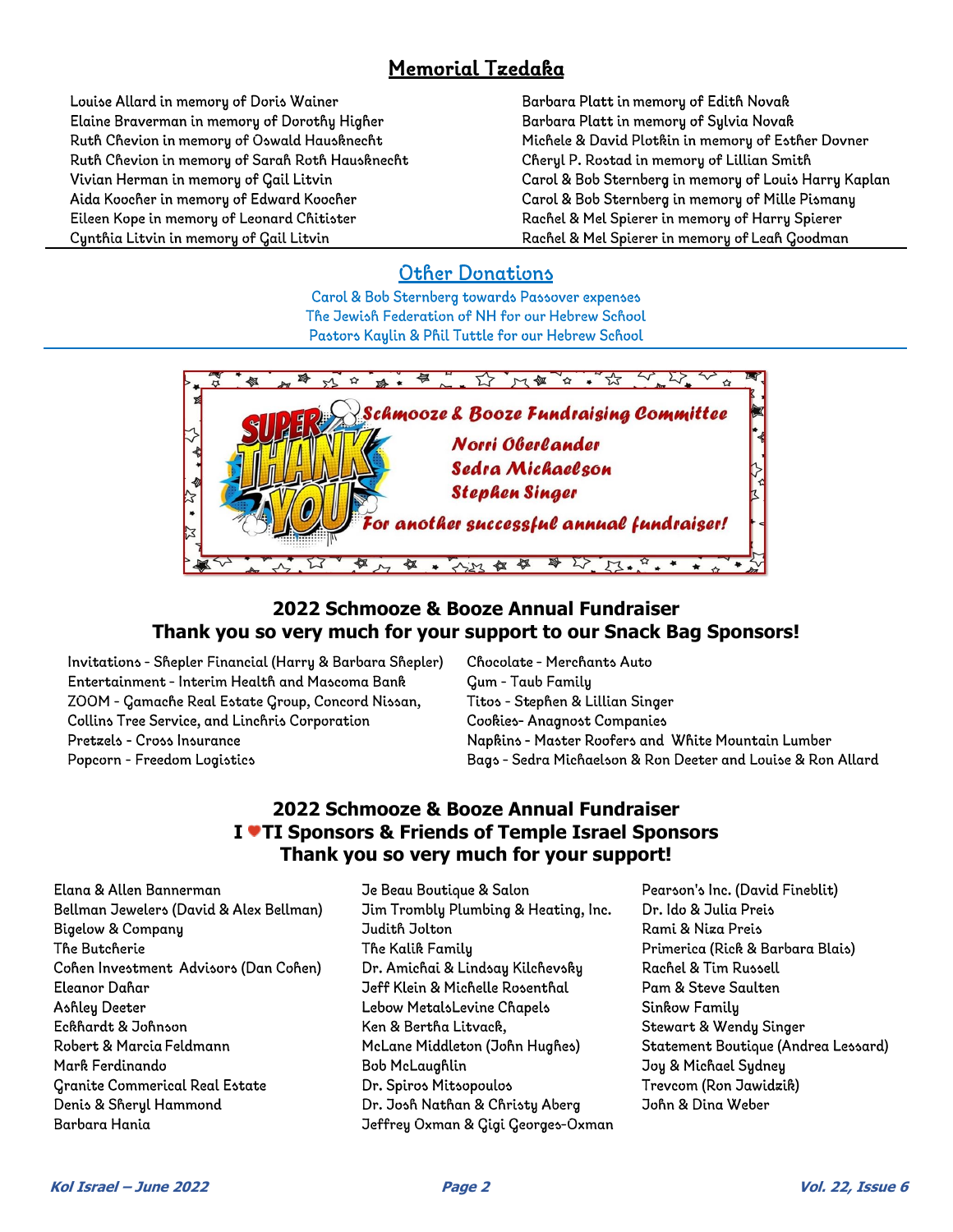# Honoring D-Day **By Ruth Chevion**

June 6th marks one of the most important events in modern history. In 1944, on June 6, the allies landed in Normandy to begin the liberation of Europe.

On a personal scale, the day has particular significance in my family because June 6th is also my mother's birthday.

In 1944, my mother had been in hiding in an apartment in Krakow Poland for over a year. The woman who was risking her life to hide her, and others as well, was Alicia Moskalska, a young Polish woman who took no money, but did it out of altruism and Polish patriotism. She was doing her part in the war against the Nazis.

On the morning of June 6, 1944, Alicia said to my mother, "I'm going out to go out to the black market to see if I can find something for your birthday, maybe an orange."

She returned empty handed, and said to my mother, "I didn't find an orange, but I have the best birthday present for you…The allies have landed in France!"

To celebrate June 6, we always get together and of course have a nice dinner, and then we watch the movie "The Longest Day." My mother loved the part in the movie when Eisenhower risks launching the invasion despite bad weather. We always remember Alicia with gratitude, and we honor and thank the many soldiers who died in that invasion.



**Alicia Moskalska, the Polish woman who hid my mother for the last 2 years of the war.** 

#### **Rethinking the Swastika presentation by Jeff Kelman**

Jeff Kelman (Temple Israel member) holds a M.A. in Holocaust and Genocide Studies from Gratz College.

Kelman recently presented a talk called, *Rethinking the Swastika: A symbol divided between East and West*. In Kelman's talk, he outlined the history of the swastika from its ancient and broad global, yet mysterious origins, to its common use as a charm of luck and good fortune up to the 1920's, through to its use as a 'weaponized' symbol of hate under the Nazis, and lastly closed by speaking about the Swastika today in its duality of understanding across countries in both the West and the East.

Kelman also introduced the word preference of *Hakenkreuz* (translated as "Hooked-Cross") for the Nazi variation of the swastika and explained that this symbol ought rightfully be understood as a fundamentally separate and distinct symbol from the swastika, rather than as a variant at all. The hakenkreuz (hooked cross) is the word that Hitler and the Nazis actually used to describe the symbol, and the symbol is still referred to as a hakenkreuz in modern day Germany as well. Furthermore, not using this word to describe the hated symbol used by Hitler against the Jews, actually serves to lose the connection that the Nazis desired to have, of a symbol with Christian and "Cross" based derivative powers.

Millions of Hindus, Buddhists, and Jains, use the *swastika* symbol today as a holy and sacred symbol of good luck and auspiciousness, as part of weddings, and all kinds of important life events. Kelman cautioned that the hakenkreuz ought to be rightfully condemned of course, and that nothing on that level should change, but that to be inclusive of other cultures, the Jewish community may wish to serve as a leading force in redeeming the swastika in the West.

Kelman spoke of Holocaust survivors that he has interacted with that similarly felt that this is a worthwhile cause, and that the swastika and hakenkreuz are indeed best thought of as two separate and distinct symbols. If sufficient interest warrants a follow up or repeat talk on the matter, Kelman is open to speaking on the swastika and hakenkreuz again, or in bringing Hindu or Buddhist participants into the discussion.

#### THE STATE OF BEING JEWISH – OUR NEW WEBSITE PAGE by cjdame



I am happy to announce that our website has a new page – "The State of being Jewish." On this page you will find several resources , such as second-generation shares (written by TI congregants whose parents were Holocaust survivors who immigrated to the United States), information on Chevra Kadisha, photo albums, videos of our services and events, and other relevant resources.

If you are a Temple Israel member who survived the Holocaust, or are the child, grandchild, spouse, other relative or friend of a survivor, and have a story to share, please contact me in the office at 603.622.6171 or *office@templeisraelmht.org*. Not confident about putting the story on paper? No problem, our ghost writer can help you organize your thoughts. Have a recording? We can work with those, too, depending on the format.